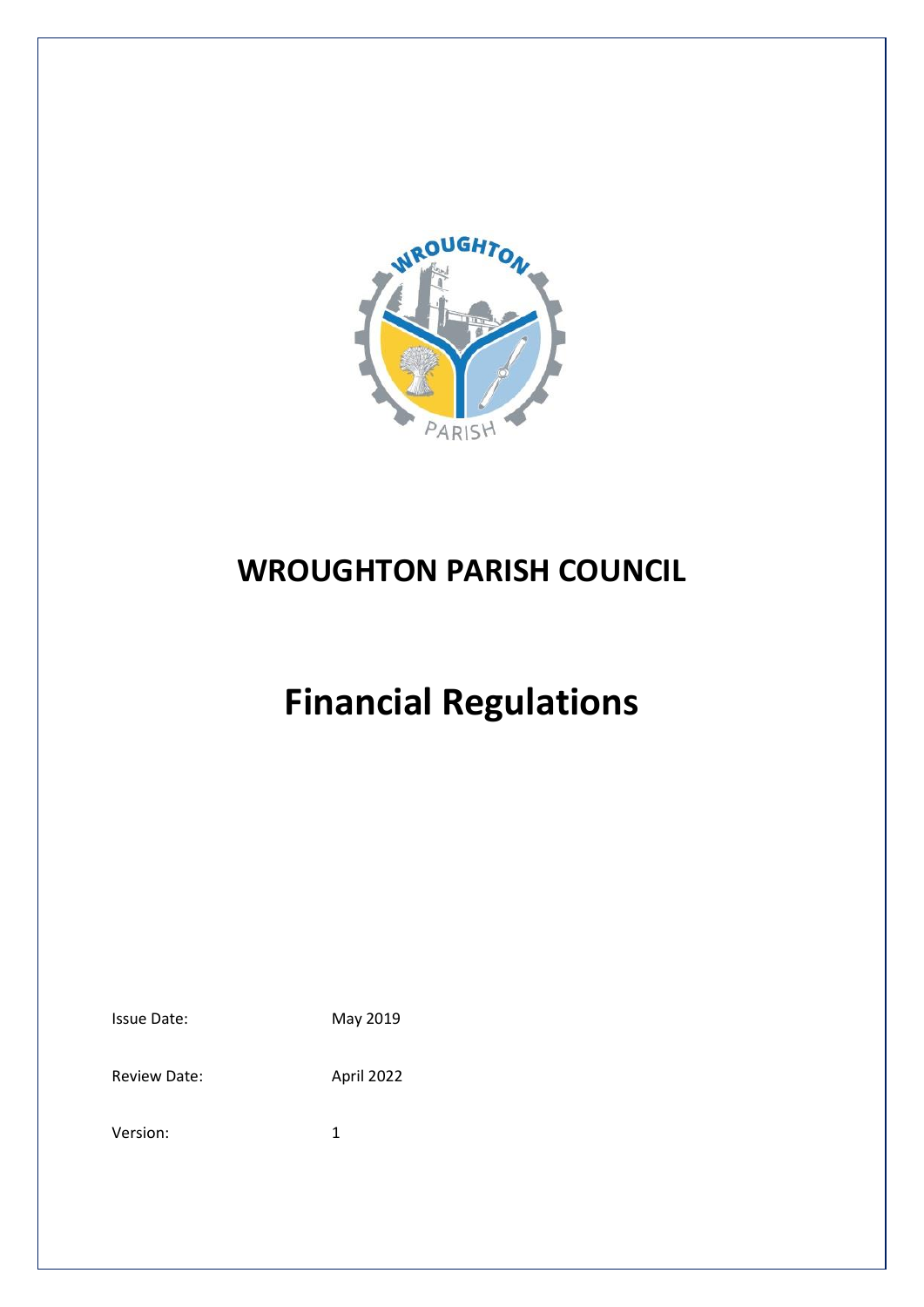# **1. General**

- a) These financial regulations govern the conduct of financial management by the council and may only be amended or varied by resolution of the council. Financial regulations are one of the council's governing policy documents providing procedural guidance for members and officers. Financial regulations must be observed in conjunction with the council's standing orders.
- b) The council is responsible in law for ensuring that its financial management is adequate and effective and that the council has a sound system of internal control which facilitates the effective exercise of the council's functions, including arrangements for the management of risk.
- c) The council's accounting control systems must include measures:
	- for the timely production of accounts;
	- that provide for the safe and efficient safeguarding of public money;
	- to prevent and detect inaccuracy and fraud; and
	- identifying the duties of officers.
- d) These financial regulations demonstrate how the council meets these responsibilities and requirements.
- e) At least once a year, prior to approving the Annual Governance Statement, the council must review the effectiveness of its system of internal control which shall be in accordance with proper practices.
- f) A breach of these Regulations by an employee is gross misconduct.
- g) Members of Council are expected to follow the instructions within these Regulations and not to entice employees to breach them. Failure to follow instructions within these Regulations brings the office of Councillor into disrepute.
- h) The Responsible Financial Officer (RFO) holds a statutory office to be appointed by the council. The Clerk has been appointed as RFO for this council and these regulations will apply accordingly.
- i) The RFO;
	- acts under the policy direction of the council;
	- administers the council's financial affairs in accordance with all acts, regulations and proper practices;
	- determines on behalf of the council its accounting records and accounting control systems;
	- ensures the accounting control systems are observed;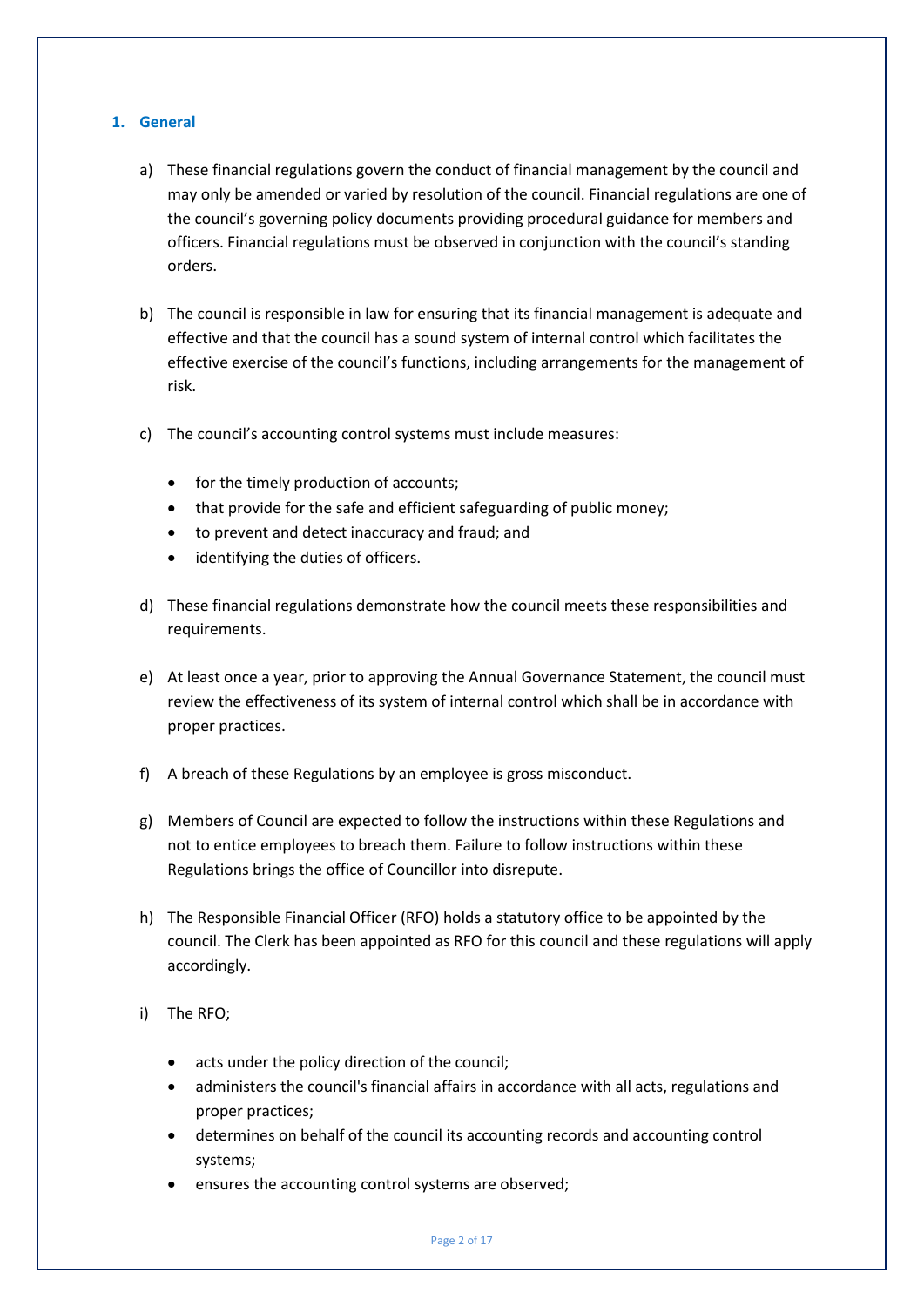- maintains the accounting records of the council in accordance with proper practices;
- assists the council to secure economy, efficiency and effectiveness in the use of its resources; and
- produces financial management information as required by the council.
- j) The accounting records determined by the RFO shall be sufficient to show and explain the council's transactions and enable the RFO to ensure that any income and expenditure account and statement of balances comply with the Accounts and Audit Regulations.
- k) The accounting records determined by the RFO shall in particular contain:
	- entries from day to day of all sums of money received and expended by the council and the matters to which the income and expenditure or receipts and payments account relate;
	- a record of the assets and liabilities of the council; and
	- wherever relevant, a record of the council's income and expenditure in relation to claims made, or to be made, for any contribution, grant or subsidy.
- l) The accounting control systems determined by the RFO shall include:
	- procedures to ensure that the financial transactions of the council are recorded as soon as reasonably practicable and as accurately and reasonably as possible;
	- procedures to enable the prevention and detection of inaccuracies and fraud and the ability to reconstruct any lost records;
	- identification of the duties of officers dealing with financial transactions and division of responsibilities of those officers in relation to significant transactions;
	- measures to ensure that risk is properly managed.
- m) The council is not empowered by these Regulations or otherwise to delegate certain specified decisions. In particular, any decision regarding:
	- setting the final budget or the Precept;
	- approving accounting statements;
	- approving an annual governance statement;
	- borrowing;
	- declaring eligibility for the power of competence; and
	- addressing recommendations in any report from the internal or external auditors,

shall be a matter for the Full Council only.

- n) In addition the council must:
	- determine and keep under regular review the bank mandate for all council bank accounts;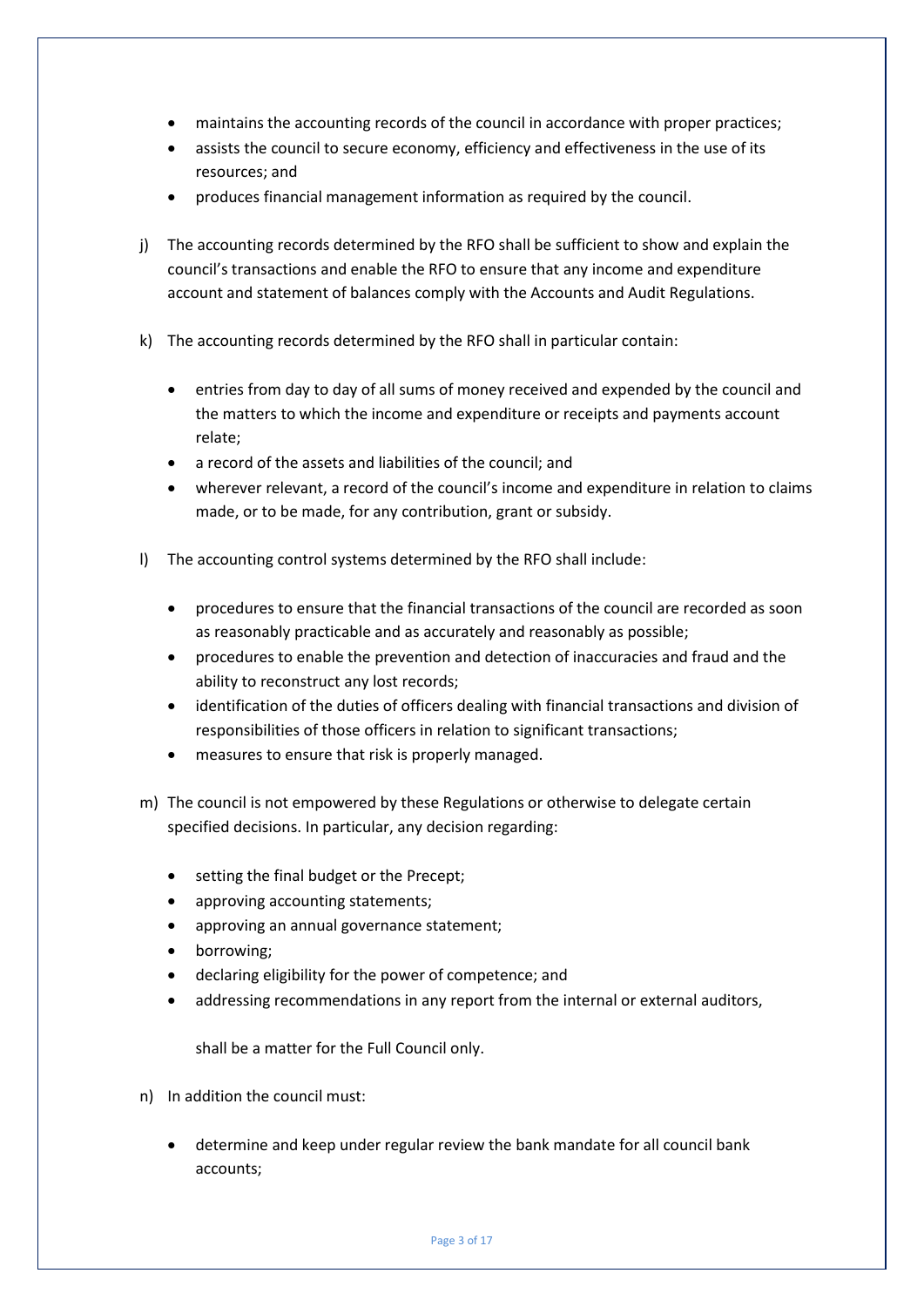- approve any grant or a single commitment in excess of £10,000; and
- in respect of the annual salary for any employee have regard to recommendations about annual salaries of employees made by the relevant Committee in accordance with its terms of reference.
- o) In these financial regulations, references to the Accounts and Audit Regulations or 'the regulations' shall mean the regulations issued under the provisions of section 27 of the Audit Commission Act 1998, or any superseding legislation, and then in force unless otherwise specified.

In these financial regulations the term 'proper practice' or 'proper practices' shall refer to guidance issued in *Governance and Accountability for Local Councils– a Practitioners' Guide (England)* issued by the Joint Practitioners Advisory Group (JPAG), available from the websites of NALC and the Society for Local Council Clerks (SLCC) or *Governance and Accountability for Local Councils in Wales - A Practitioners' Guide*, available from the websites of One Voice Wales (OVW) and SLCC as appropriate.

# **2. Accounting and Audit (Internal and External)**

- a) All accounting procedures and financial records of the council shall be determined by the RFO in accordance with the Accounts and Audit Regulations, appropriate guidance and proper practices.
- b) On a regular basis, at least once in each quarter, and at each financial year end, a member other than the Chairman shall be appointed to verify bank reconciliations (for all accounts) produced by the RFO. The member shall sign the reconciliations and the original bank statements (or similar document) as evidence of verification. This activity shall on conclusion be reported, including any exceptions, to and noted by the Finance and General Purposes Committee.
- c) The RFO shall complete the annual statement of accounts, annual report, and any related documents of the council contained in the Annual Return as soon as practicable after the end of the financial year. The accounts shall be submitted to the council within the timescales set by the Accounts and Audit Regulations.
- d) The council shall ensure that there is an adequate and effective system of internal audit of its accounting records, and of its system of internal control in accordance with proper practices. Any officer shall make available such documents and records as appear to the council to be necessary for the purpose of the audit and shall, as directed by the council, supply the RFO, internal auditor, or external auditor with such information and explanation as the council considers necessary for that purpose.
- e) The internal auditor shall be appointed by and shall carry out the work in relation to internal controls required by the council in accordance with proper practices.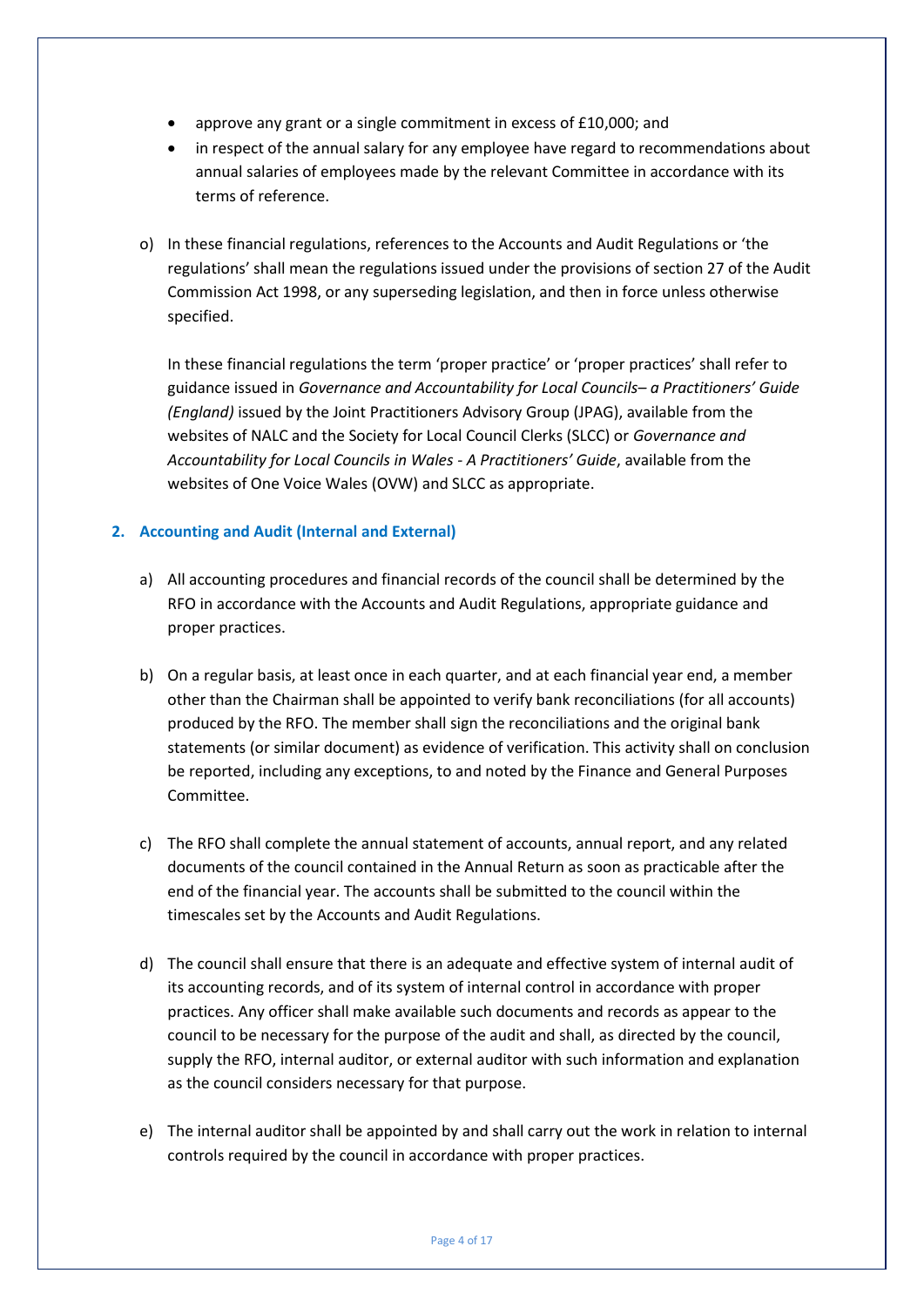- f) The internal auditor shall:
	- be competent and independent of the financial operations of the council;
	- report to council in writing, or in person, on a regular basis with a minimum of one annual written report during each financial year;
	- to demonstrate competence, objectivity and independence, be free from any actual or perceived conflicts of interest, including those arising from family relationships; and
	- have no involvement in the financial decision making, management or control of the council.
- g) Internal or external auditors may not under any circumstances:
	- perform any operational duties for the council;
	- initiate or approve accounting transactions; or
	- direct the activities of any council employee, except to the extent that such employee has been appropriately assigned to assist the internal auditor.
- h) For the avoidance of doubt, in relation to internal audit the terms 'independent' and 'independence' shall have the same meaning as is described in proper practices.
- i) The RFO shall make arrangements for the exercise of electors' rights in relation to the accounts including the opportunity to inspect the accounts, books, and vouchers and display or publish any notices and statements of account required by Audit Commission Act 1998, or any superseding legislation, and the Accounts and Audit Regulations.
- j) The RFO shall, without undue delay, bring to the attention of the Finance and General Purposes Committee any correspondence or report from internal or external auditors.

#### **3. Annual Budget and Forward Planning**

- a) Each committee (if any) shall review its three-year forecast of revenue and capital receipts and payments. Having regard to the forecast, it shall thereafter formulate and submit proposals for the following financial year to the council not later than the end of November each year including any proposals for revising the forecast.
- b) The RFO must each year by no later than December, prepare detailed estimates of all receipts and payments including the use of reserves and all sources of funding for the following financial year in the form of a budget to be considered by the council.
- c) The council shall consider annual budget proposals and long term projects in relation to the forecast of revenue and capital receipts and payments including recommendations for the use of reserves and sources of funding.
- d) The council shall approve the Precept and the relevant basic amount of Council Tax to be levied for the ensuing financial year not later than by the end of January each year. The RFO shall issue the Precept to the billing authority and shall supply each member with a copy of the approved annual budget.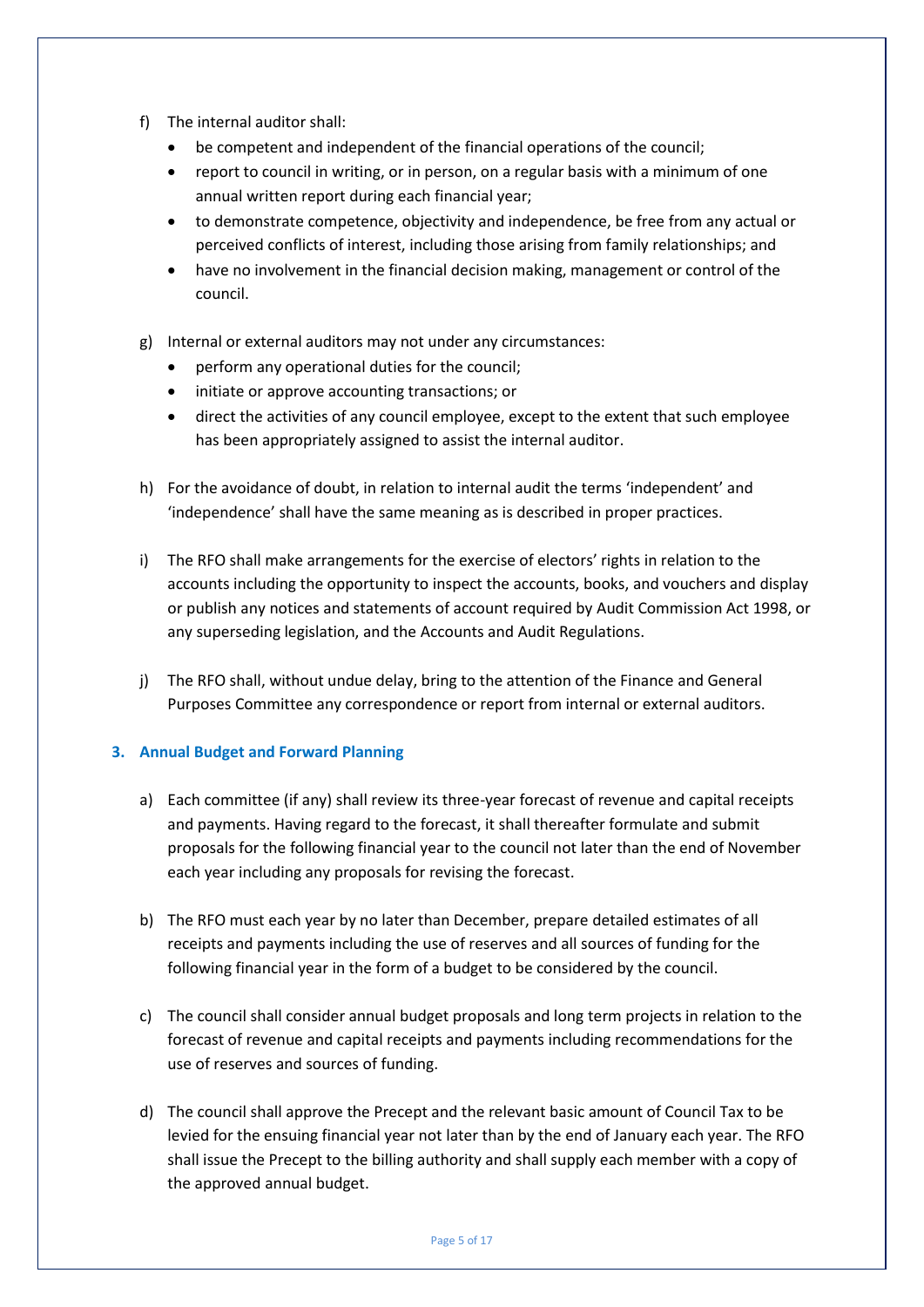e) The approved annual budget shall form the basis of financial control for the ensuing year.

# **4. Budgetary Control and Authority to Spend**

- a) Expenditure on revenue items may be authorised up to the amounts included for that class of expenditure in the approved budget. This authority is to be determined by:
	- the council for all items over £10,000;
	- a duly delegated committee of the council for items over £1,000; or
	- the Clerk, in conjunction with Chair of Council or Chair of the appropriate committee, for any items below £1,000.
	- Such authority is to be evidenced by a minute or by an authorisation slip duly signed by the Clerk, and wherever necessary also by the appropriate Chair.
	- Contracts may not be disaggregated to avoid controls imposed by these regulations.
- b) No expenditure may be authorised that will exceed the amount provided in the revenue budget for that class of expenditure other than by resolution of the council, or duly delegated committee. During the budget year and with the approval of council having considered fully the implications for public services, unspent and available amounts may be moved to other budget headings or to an earmarked reserve as appropriate.
- c) Unspent provisions in the revenue budgets shall not be carried forward to a subsequent year and will be included in General Balances.
- d) The salary budgets are to be reviewed at least annually in December for the following financial year and such review shall be evidenced by a hard copy schedule signed by the Clark and the Chair of the Council or relevant committee. The RFO will inform committees of any changes impacting on their budget requirement for the coming year in good time.
- e) In cases of extreme risk to the delivery of council services, the Clerk may authorise revenue expenditure on behalf of the Council which in the Clerk's judgement is necessary to carry out. Such expenditure includes repair, replacement or other work, whether or not there is any budgetary provision for the expenditure, subject to a limit of £1,000. The Clerk shall report such action to the Chair as soon as practicable thereafter.
- f) No expenditure shall be authorised in relation to any capital project and no contract entered into or tender accepted involving capital expenditure unless the Council is satisfied that the necessary funds are available and the requisite borrowing approval has been obtained.
- g) All capital works shall be administered in accordance with the council's Standing Orders and Financial Regulations relating to contracts.
- h) The RFO shall regularly provide the council with a statement of receipts and payments to date under each head of the budgets, comparing actual expenditure to the appropriate date against that planned as shown in the budget. These statements are to be prepared at least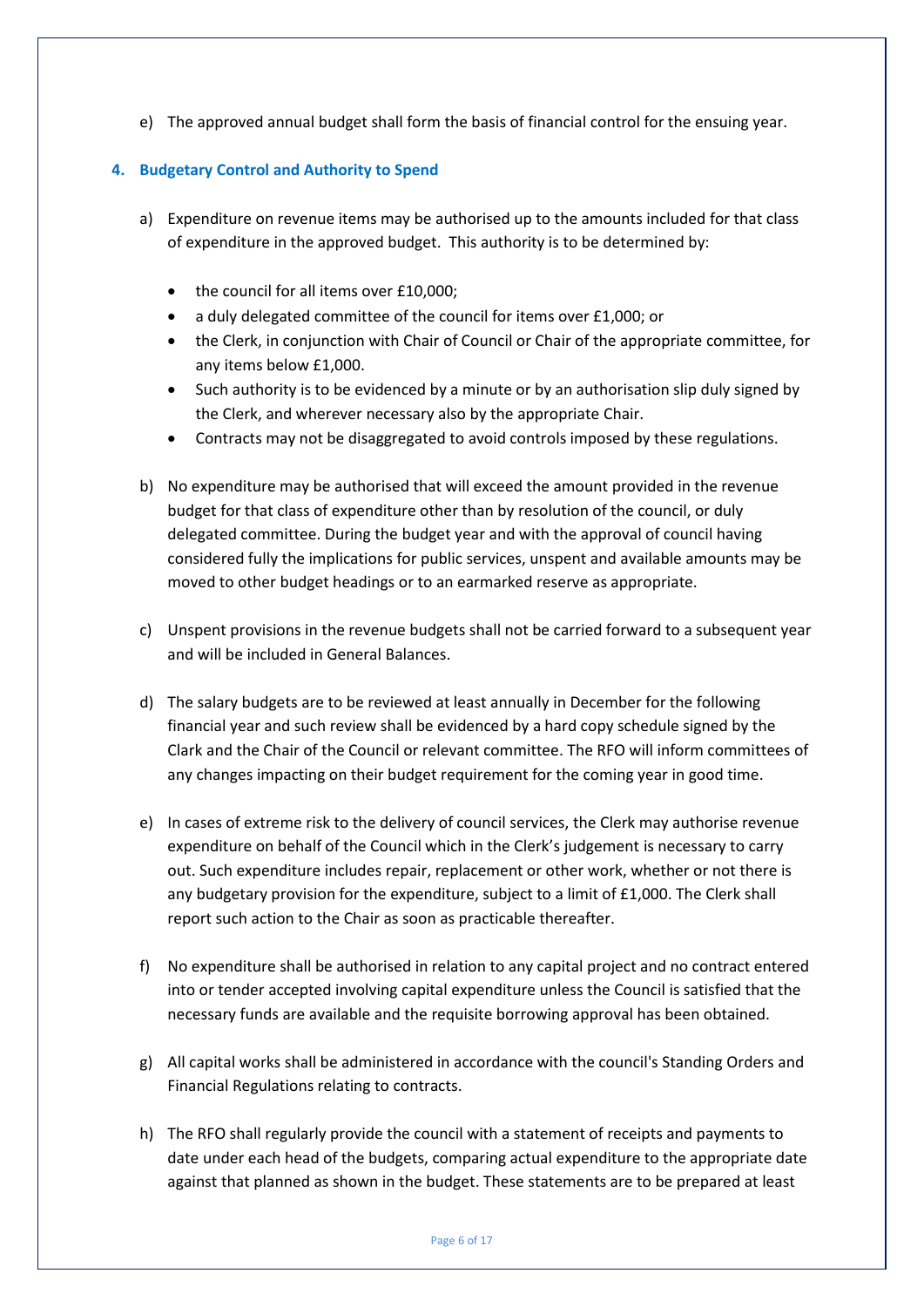at the end of each financial quarter and shall show explanations of material variances. For this purpose "material" shall be in excess of 15% of the budget.

i) Changes in earmarked reserves shall be approved by council at the beginning of each financial year.

#### **5. Banking Arrangements and Authorisation of Payments**

- a) The council's banking arrangements, including the bank mandate, shall be made by the RFO and approved by the council; banking arrangements may not be delegated to a committee. They shall be regularly reviewed for safety and efficiency.
- b) The RFO shall prepare a schedule of payments requiring authorisation, forming part of the Agenda for the Meeting and, together with the relevant invoices, present the schedule to Finance and General Purposes Committee. The approved schedule shall be ruled off and initialled by the Chairman of the Meeting. A detailed list of all payments shall be disclosed within or as an attachment to the minutes of the meeting at which payment was authorised. Personal payments (including salaries, wages, expenses and any payment made in relation to the termination of a contract of employment) may be summarised to remove public access to any personal information.
- c) All invoices for payment shall be examined, verified and certified to confirm that the work, goods or services to which each invoice relates has been received, carried out, examined and represents expenditure previously approved by the council.
- d) All invoices shall be examined for arithmetical accuracy and analysed to the appropriate expenditure heading. Invoices submitted and which are in order should be paid at the next available meeting of the Finance and General Purposes Committee.
- e) The Clerk/ RFO shall have delegated authority to authorise the payment of items only in the following circumstances:
	- i. If a payment is necessary to avoid a charge to interest under the Late Payment of Commercial Debts (Interest) Act 1998, and the due date for payment is before the next scheduled meeting of the Finance and General Purposes Committee, where the Clerk/ RFO certify that there is no dispute or other reason to delay payment, provided that a list of such payments shall be submitted to the next appropriate meeting of the Finance and General Purposes Committee:
	- ii. An expenditure item authorised under a continuing contract or obligations, provided that a list of such payments shall be submitted to the next appropriate meeting of the Finance and General Purposes Committee: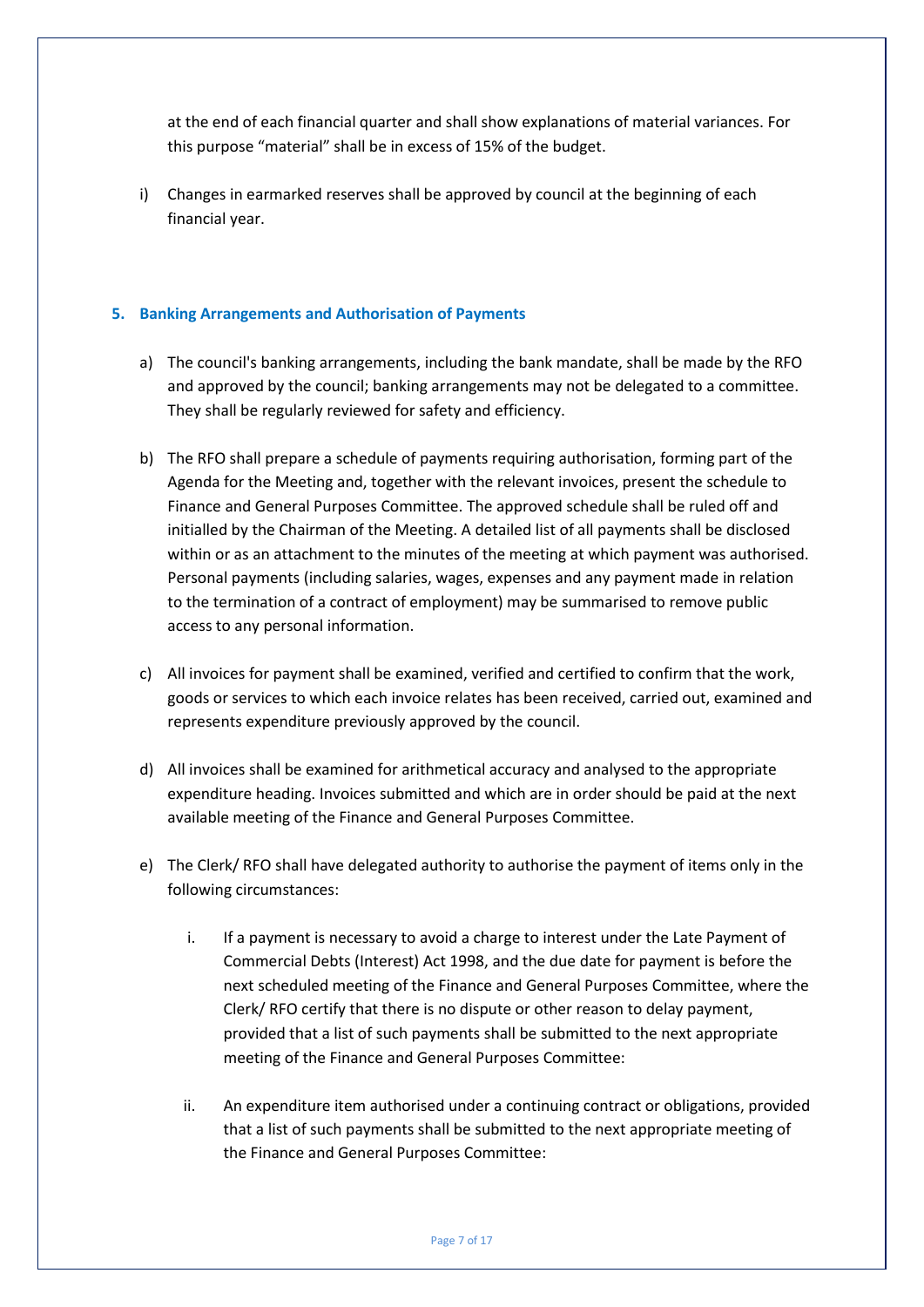- iii. Fund transfers within the councils banking arrangements up to the sum of £90,000, provided that a list of such payments shall be submitted to the next appropriate meeting of the Finance and General Purposes Committee.
- f) For each financial year the Clerk/RFO shall draw up a list of due payments which arise on a regular basis as the result of a continuing contract, statutory duty, or obligation (such as but not exclusively) Salaries, PAYE and NI, Superannuation Fund and regular maintenance contracts and the like for which Finance and General Purposes Committee may authorise payment for the year provided that the requirements of regulation 4a (budgetary controls) are adhered to, provided that a list of such payments shall be submitted to the next appropriate meeting of the Finance and General Purposes Committee.
- g) A record of regular payments made by Direct Debit will form part of the schedule of payments and authorised by the Finance and General Purposes Committee.
- h) In respect of Section 137 grants the Finance and General Purposes Committee shall consider and approve the expenditure within any limits set by the budget and in accordance with any policy statement approved by council.
- i) Annual grants will be considered and approved as part of the budget process and paid following receipt of the Precept.
- j) Members are subject to the Code of Conduct that has been adopted by the council and shall comply with the Code and Standing Orders when a decision to authorise or instruct payment is made in respect of a matter in which they have a disclosable pecuniary or other interest, unless a dispensation has been granted.

#### **6. Instructions for the Making of Payments**

- a) Following authorisation under Financial Regulation 5 above, the Finance and General Purposes Committee or the Clerk/ RFO shall give instruction that a payment shall be made.
- b) All payments shall be effected by cheque, BACS or other instructions to the council's bankers, or otherwise, in accordance with a resolution of the Finance and General Purposes Committee.
- c) Cheques or orders for payment drawn on the bank account in accordance with the schedule as presented to the Finance and General Purposes Committee shall be signed by the two members of the council and countersigned by the Clerk, in accordance with a resolution instructing that payment. A member who is a bank signatory, having a connection by virtue of family or business relationships with the beneficiary of a payment, should not, under normal circumstances, be a signatory to the payment in question.
- d) Cheques or orders for payment shall not normally be presented for signature other than at a council or committee meeting (including immediately before or after such a meeting). Any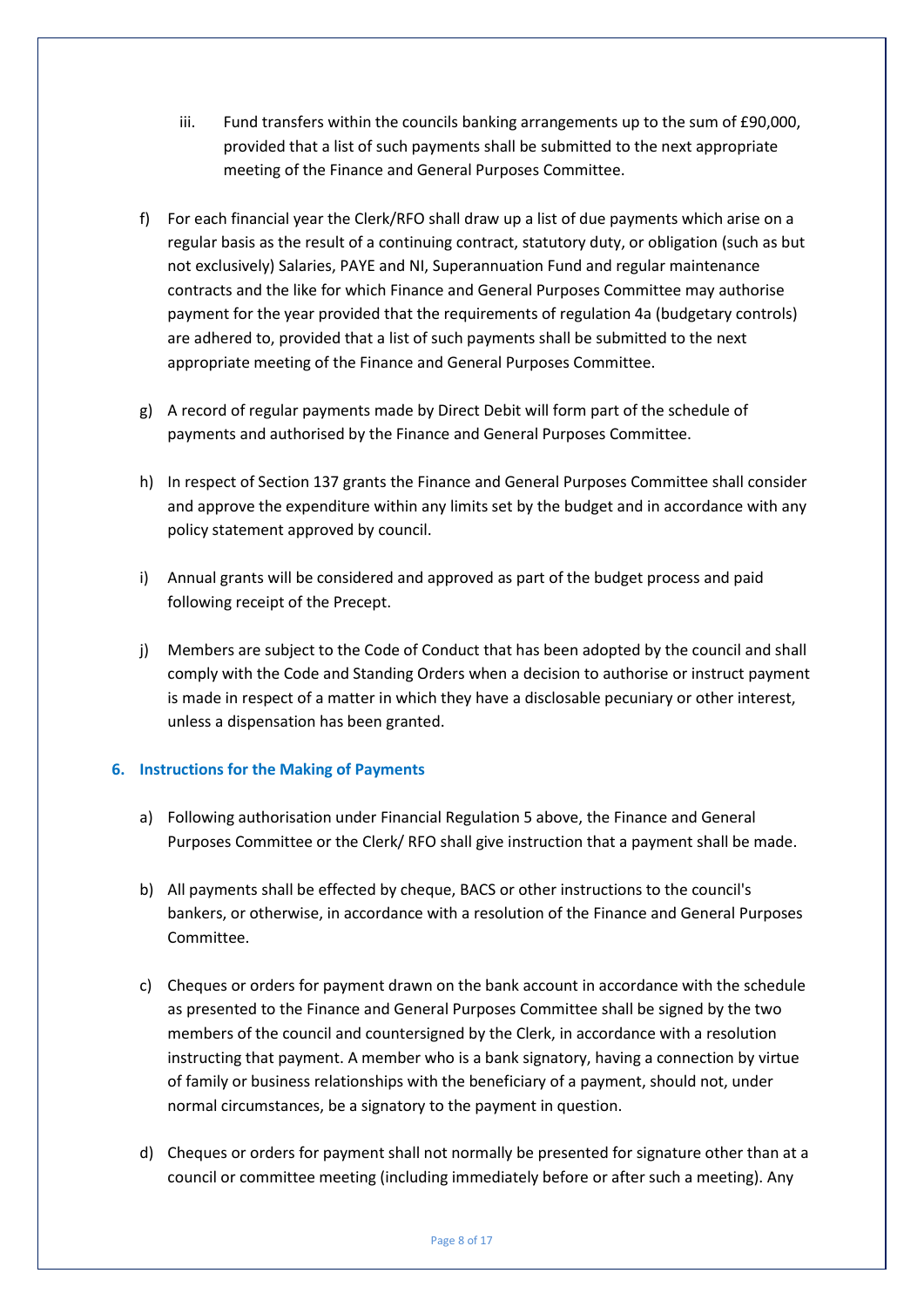signatures obtained away from such a meeting shall be reported to the Finance and General Purposes Committee at the next convenient meeting.

- e) To indicate agreement of the details shown on the cheque, the signatories shall initial the cheque counterfoil and the relevant invoice.
- f) Payment for utility supplies, National Non-Domestic Rates and other regular payments may be made by variable Direct Debit provided that the instructions are signed by two members and any payments are reported to the Finance and General Purposes Committee.
- g) Payment may be made by BACS, CHAPS or other electronic methods in accordance with the schedule as presented to the Finance and General Purposes Committee provided that the instructions for each payment are released by two authorised bank signatories. The signatories shall initial the relevant invoice as confirmation of payment.
- h) Where a computer requires use of a personal identification number (PIN) or other password(s), for access to the council's records on that computer, a note shall be made of the PIN and Passwords and shall be kept in a separate location from the fobs which are kept in the locked safe.
- i) No employee or councillor shall disclose any PIN or password, relevant to the working of the council or its bank accounts other than when leaving the council when the PIN or password shall be given to the Clerk/ RFO.
- j) Regular back-up copies of the records on any computer shall be made and shall be stored securely away from the computer in question in a locked safe.
- k) The council shall ensure that anti-virus, anti-spyware and firewall, software with automatic updates, together with a high level of security, is used.
- l) Where internet banking arrangements are made with any bank, the Clerk/ RFO shall be appointed as the Service Administrator. The Bank Mandate approved by the council shall identify the number of councillors who will be authorised to approve transactions on those accounts. The bank mandate will state clearly the amounts of payments that can be instructed by the use of the Service Administrator alone, or by the Service Administrator with a stated number of approvals.
- m) Remembered or saved passwords facilities must not be used on any computer used for council banking work.
- n) Changes to account details for suppliers, which are used for internet banking may only be changed on written hard copy notification by the supplier and supported by hard copy authority for changed signed by the Clerk and a member. A programme of regular checks of standing date with suppliers will be followed.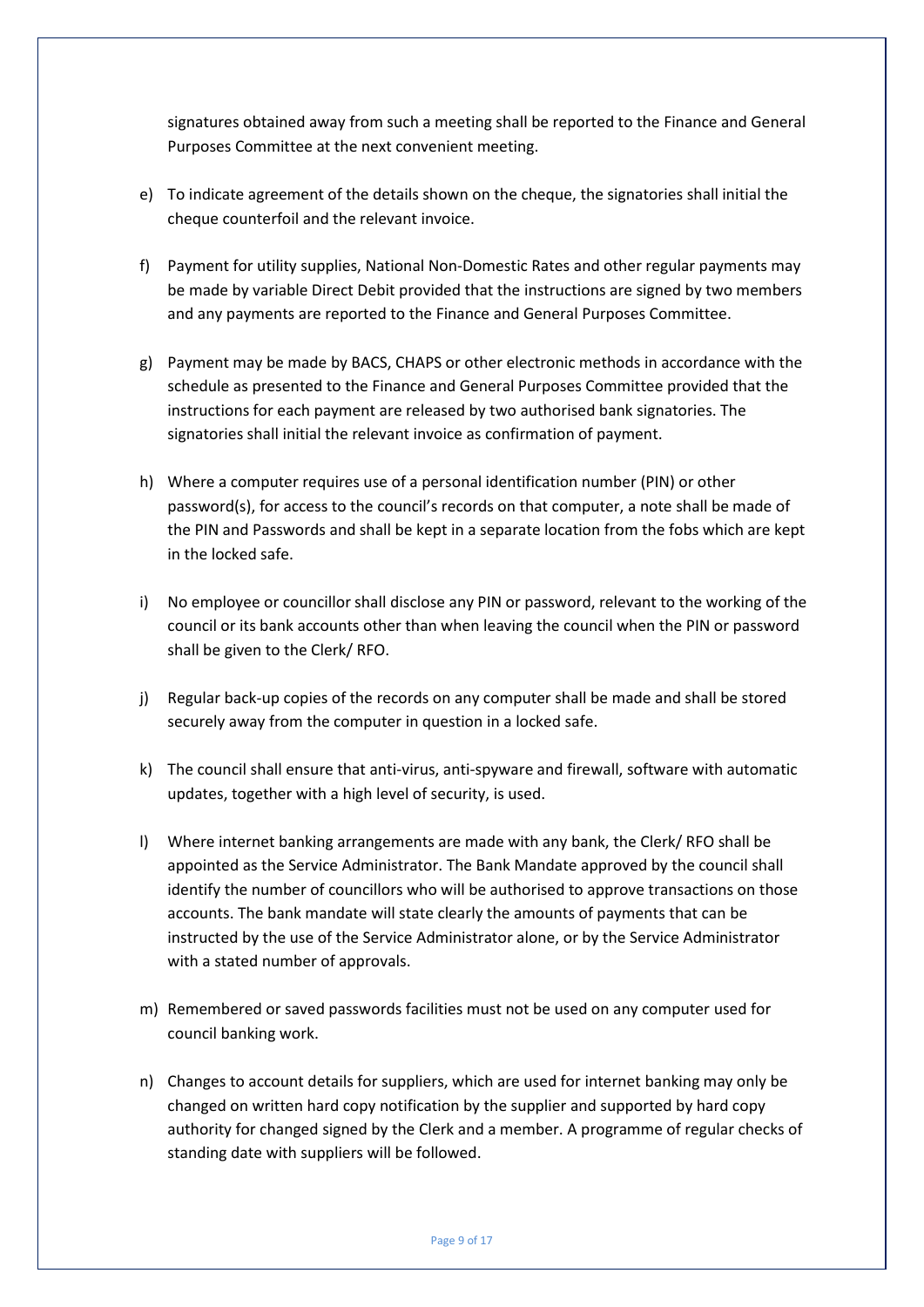- o) Any Debit Card issued for use will be specifically restricted to the Clerk/RFO or Deputy Clerk and will also be restricted to use with authorisation by Council or Finance and General Purposes Committee in writing before any order is placed.
- p) Any corporate credit card or trade card account opened by the council will be specifically restricted to use by the Clerk/RFO and shall be subject to automatic payments in full at each month-end. Personal credit or debit cards of members or staff shall not be used under any circumstances.
- q) The RFO shall maintain as petty cash float of £250 for the purpose of defraying operational and other expenses. Vouchers for payments made from petty cash shall be kept to substantiate the payment.

Income received must not be paid into the petty cash float but must be separately banked.

Payments to maintain the petty cash float shall be shown separately on the schedule of payments presented to council.

# **7. Payment of Salaries**

- a) As an employer, the council shall make arrangements to meet fully the statutory requirements placed on all employers by PAYE and National Insurance legislation. The payment of all salaries shall be made in accordance with payroll records and the rules of PAYE and National Insurance currently operating, and salary rates shall be as agreed by the Finance and General Purposes Committee.
- b) Payment of salaries and payment of deductions from salary such as may be required to be made for tax, national insurance and pension contributions, or similar statutory or discretionary deductions must be made in accordance with the payroll records and on the appropriate dates stipulated in employment contracts, provided that each payment is reported to the next available council meeting, as set out in these regulations above.
- c) No changes shall be made to any employee's pay, emoluments, or terms and conditions of employment without the prior consent of the Finance and General Purposes Committee.
- d) Each and every payment to employees of net salary and to the appropriate creditor of the statutory and discretionary deductions shall be recorded in a separate confidential file. This confidential record is not open to inspection or review (under the Freedom of Information Act 2000 or otherwise) other than:
	- i. by any councillor who can demonstrate a need to know;
	- ii. by the internal auditor;
	- iii. by the external auditor; or
	- iv. by any person authorised under Audit Commission Act 1998, or any superseded legislation.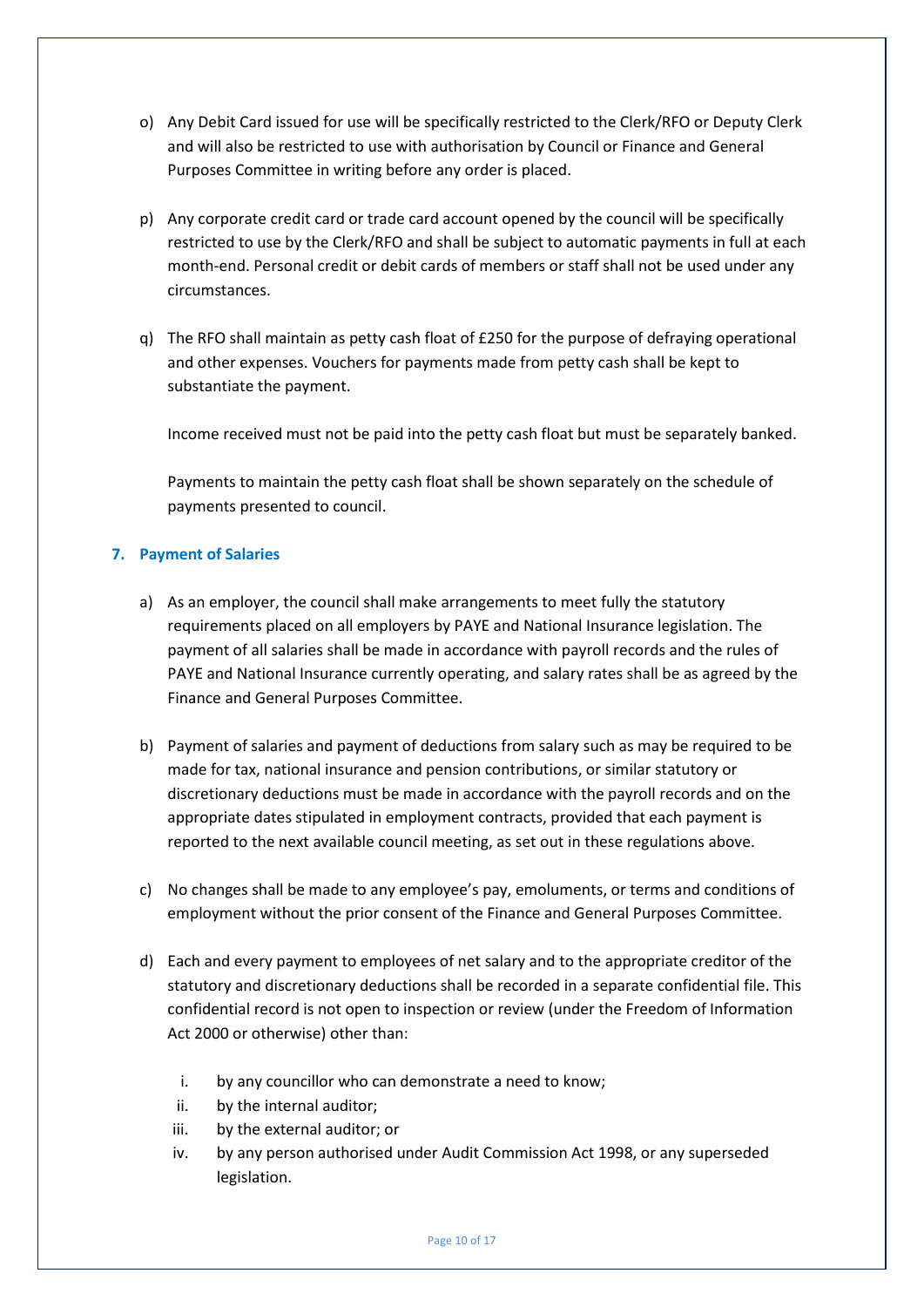- e) The total of such payments in each calendar month shall be reported with all other payments as made as may be required under these Financial Regulations, to ensure that only payments due for the period have actually been paid.
- f) An effective system of personal performance management should be maintained for all staff by annual appraisals.
- g) Any termination payments shall be supported by a clear business case and reported to the council. Termination payments shall only be authorised by council.
- h) Before employing interim staff the council must consider a full business case.

# **8. Loans and Investments**

- a) All borrowings shall be affected in the name of the council, after obtaining any necessary borrowing approval. Any application for borrowing approval shall be approved by Council as to terms and purpose. The application for Borrowing Approval and subsequent arrangements for the Loan shall only be approved by Full Council.
- b) Any financial arrangement which does not require formal Borrowing Approval from the Secretary of State (such as Hire Purchase or Leasing of tangible assets) shall be subject to approval by the Full Council. In each case a report in writing shall be provided to council in respect of value for money for the proposed transaction.
- c) All loans and investments shall be negotiated in the name of the Council and shall be for a set period in accordance with council policy.
- d) The council shall consider the need for an Investment Strategy and Policy which, if drawn up, shall be in accordance with relevant regulations, proper practices and guidance. Any Strategy and Policy shall be reviewed by the council at least annually.
- e) All investments of money under the control of the council shall be in the name of the council.
- f) All investment certificates and other documents relating thereto shall be retained in the custody of the Clerk/ RFO.
- g) Long term investments shall be reviewed by the Council regularly and at least annually.

#### **9. Income**

- a) The collection of all sums due to the council shall be the responsibility of and under the supervision of the Clerk/ RFO.
- b) The council will review all fees and charges at least annually as part of the budget process.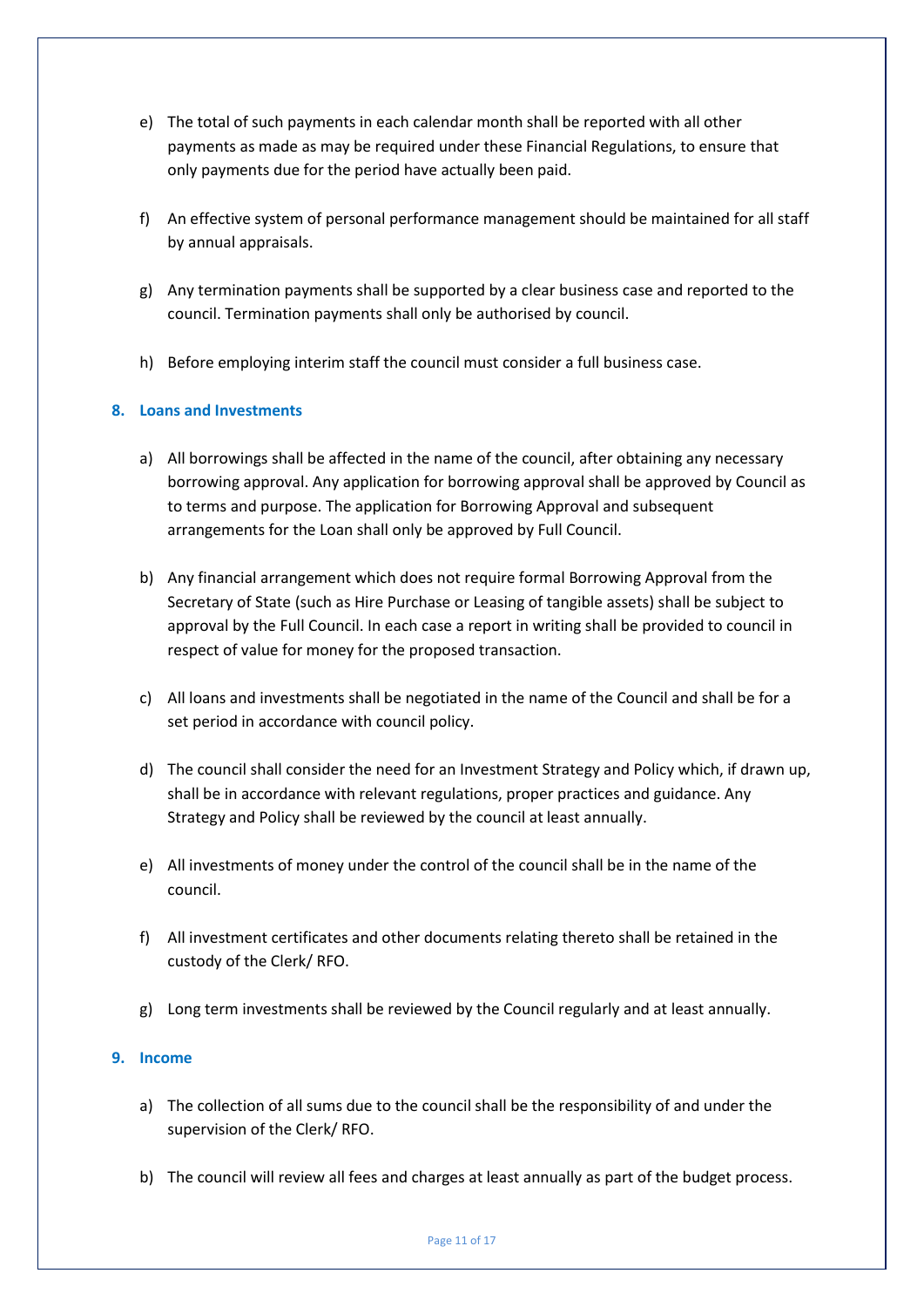- c) Any sums found to be irrecoverable and any bad debts shall be written off at the end of the financial year.
- d) All sums received on behalf of the council shall be banked intact. In all cases, receipts shall be deposited with the council's bankers with such frequency as the Clerk/ RFO considers necessary.
- e) A receipt shall be completed for all income received in the office and entered on the payingin slip.
- f) Personal cheques shall not be cashed out of money held on behalf of the council.
- g) The VAT Return shall be completed promptly. Any repayment claim due in accordance with VAT Act 1994 section 33 shall be made quarterly to coincide with the financial year end.
- h) Where any significant sums of cash are regularly received by the council, the Clerk/ RFO shall take such steps as are agreed by the council to ensure that more than one person is present when the cash is counted in the first instance, that there is a reconciliation to some form of control such as ticket issues, and that appropriate care is taken in the security and safety of individuals banking such cash.
- i) Any income arising which is the property of a charitable trust shall be paid into a charitable bank account. Instructions for the payment of funds due from the charitable trust to the council (to meet expenditure already incurred by the authority) will be given by the Managing Trustees of the charity meeting separately from any council meeting.

#### **10. Orders for Work, Goods and Services**

- a) An official order or letter shall be issued for all work, goods and services unless a formal contract is to be prepared or an official order would be inappropriate. Copies of orders shall be retained.
- b) Order books shall be controlled by the Clerk/ RFO.
- c) All officers are responsible for obtaining value for money at all times. An officer issuing an official order shall ensure as far as reasonable and practicable that the best available terms are obtained in respect of each transaction, usually by obtaining three or more quotations or estimates from appropriate suppliers, subject to any *de minimis* provisions in Regulation 11 below.
- d) A member shall not issue an official order or make any contract on behalf of the council.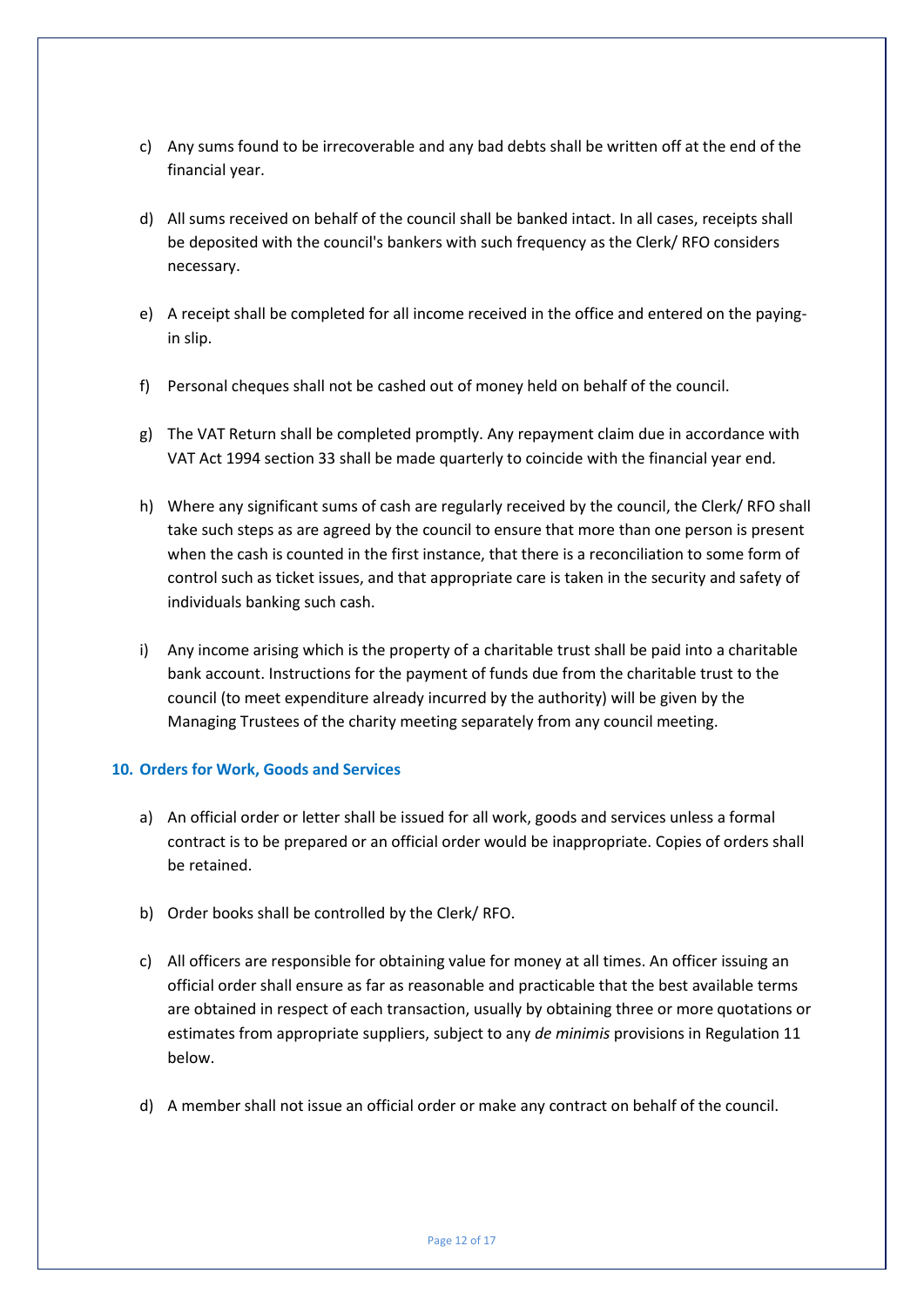e) The Clerk/ RFO shall verify the lawful nature of any proposed purchase before the issue of any order, and in the case of new or infrequent purchases or payments, the RFO may record on the Order the power being used.

# **11. Contracts**

a) Procedures as to contracts are laid down as follows:

Every contract shall comply with these financial regulations, and no exceptions shall be made otherwise than in an emergency provided that this regulation need not apply to contracts which relate to items (i.) to (vi.) below:

- i. for the supply of gas, electricity, water, sewerage and telephone services;
- ii. for specialist services such as are provided by solicitors, accountants, surveyors and planning consultants;
- iii. for work to be executed or goods or materials to be supplied which consist of repairs to or parts for existing machinery or equipment or plant;
- iv. for work to be executed or goods or materials to be supplied which constitute an extension of an existing contract by the Council;
- v. for additional audit work of the external Auditor up to an estimated value of £500 (in excess of this sum the Clerk/RFO shall act after consultation with the Chair and Vice Chair of the Council); and
- vi. for goods or materials proposed to be purchased which are proprietary articles and / or are only sold at a fixed price.
- b) Where it is intended to enter into a contract exceeding £25,000 in value for the supply of goods or materials or for the execution of works or specialist services other than such goods, materials, works or specialist services as are excepted as set out in paragraph (a) the Clerk shall invite tenders from at least three firms to be taken from the appropriate approved list. The Clerk must ensure that Articles 109 to 114 of the Public Contracts Regulations 2015 are complied with.
- c) When applications are made to waive financial regulations relating to contracts to enable a price to be negotiated without competition the reason shall be embodied in a recommendation to the council.
- d) Such invitation to tender shall state the general nature of the intended contract and the Clerk shall obtain the necessary technical assistance to prepare a specification in appropriate cases. The invitation shall in addition state that tenders must be addressed to the Clerk by the closing date. Invitations to tender shall be advertised on the Government Contract Finders website and in any other manner that is appropriate unless Paragraph 110 (5)(b) is invoked, in which case the reason for not advertising will be contained in the body of the resolution of the Council.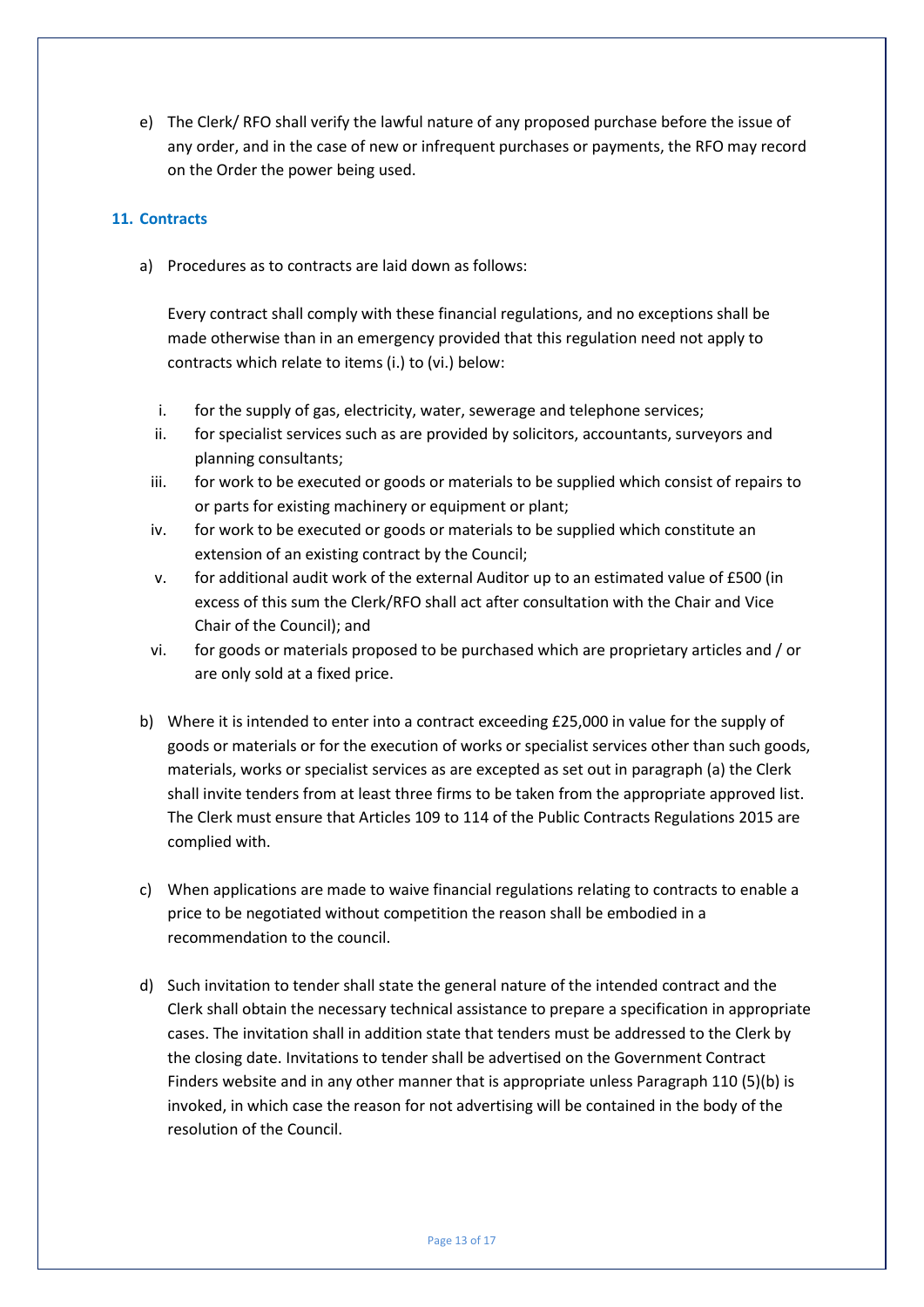- e) All tenders sent by post or emails shall be opened at the same time on the prescribed date by the Clerk in the presence of at least one member of council.
- f) If less than three tenders are received for contracts above £25,000 or if all the tenders are identical the council may make such arrangements as it thinks fit for procuring the goods or materials or executing the works.
- g) When it is to enter into a contract of less than £25,000 in value for the supply of goods or materials or for the execution of works or specialist services other than such goods, materials, works or specialist services as are excepted as set out in paragraph (a) the Clerk/ RFO shall obtain 3 quotations (priced descriptions of the proposed supply); where the value is below £3,000 and above £100 the Clerk/ RFO shall strive to obtain 3 estimates. Otherwise, Regulation 10(c) above shall apply.
- h) The council shall not be obliged to accept the lowest of any tender, quote or estimate.
- i) Should it occur that the council, or duly delegated committee, does not accept any tender, quote or estimate, the work is not allocated and the council requires further pricing, provided that the specification does not change, no person shall be permitted to submit a later tender, estimate or quote who was present when the original decision making process was being undertaken.
- j) Where the value of a contract is likely to exceed £172,514 (or other threshold specified by the Office of Government Commerce from time to time) the council must consider whether the Public Contracts Regulations 2015/102 and the Utilities Contracts Regulations 2006 (SI No. 6, as amended) apply to the contract and, if either of those Regulations apply, the council must comply with EU procurement rules.

#### **12. Payment under Contracts for Building or Other Construction Works**

- a) Payments on account of the contract sum shall be made within the time specified in the contract by the Clerk/ RFO upon authorised certificates of the architect or other consultants engaged to supervise the contract (subject to any percentage withholding as may be agreed in the particular contract).
- b) Where contracts provide for payment by instalments the Clerk/ RFO shall maintain a record of all such payments. In any case where it is estimated that the total cost of work carried out under a contract, excluding agreed variations, will exceed the contract sum of 5% or more a report shall be submitted to the council.
- c) Any variation to a contract or addition to or omission from a contract must be approved by the council and then confirmed to the consultant and contractor in writing, the council being informed where the final cost is likely to exceed the financial provision.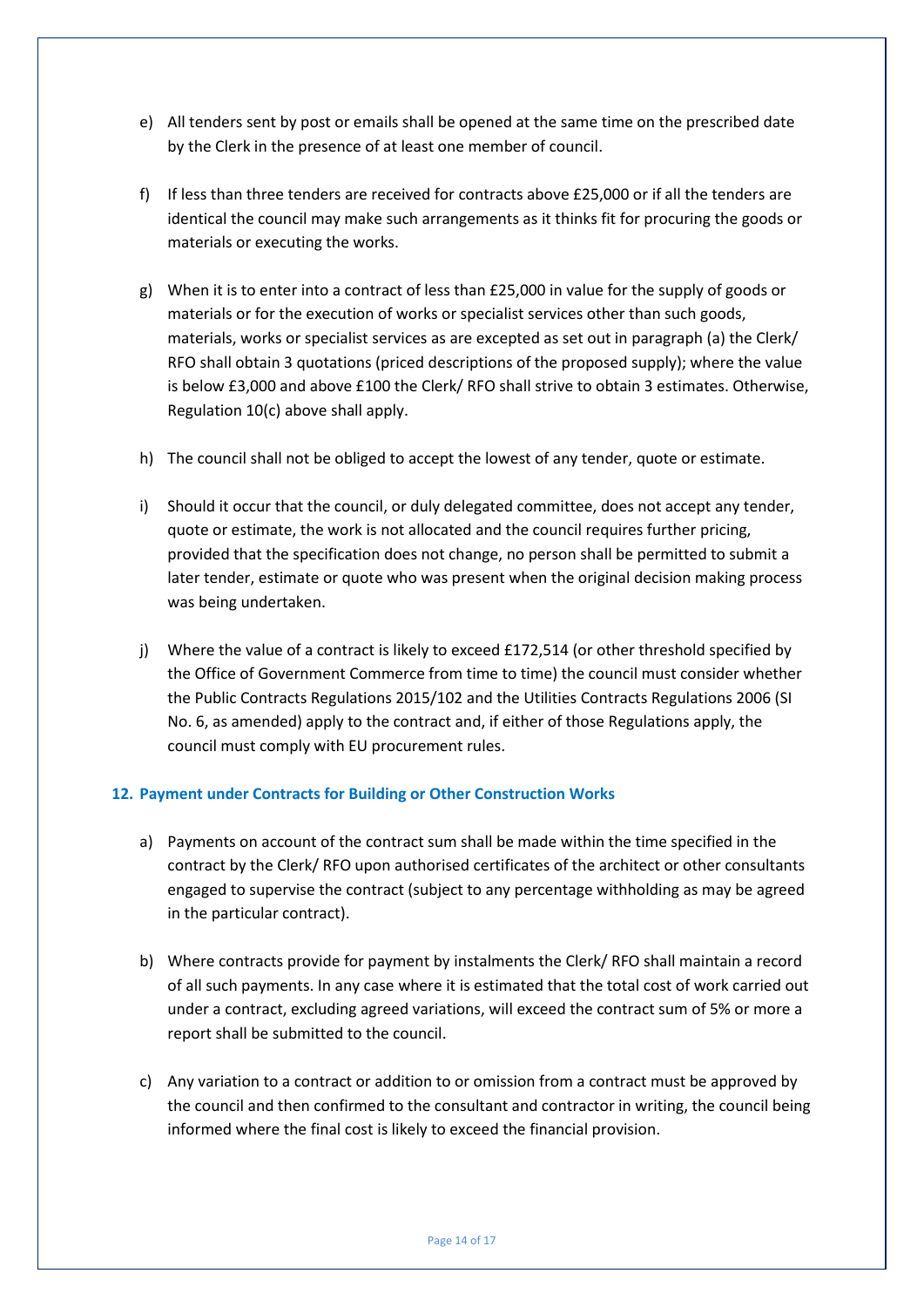#### **13. Stores and Equipment**

- a) The officer in charge of each section shall be responsible for the care and custody of machinery and equipment.
- b) Delivery Notes shall be obtained in respect of all goods received and goods must be checked as to order and quality at the time delivery is made.
- c) Stocks shall be kept at the minimum levels consistent with operational requirements.
- d) The Clerk/ RFO shall be responsible for periodic checks of stocks and stores at least annually.

#### **14. Assets, Properties and Estates**

- a) The Clerk/ RFO shall make appropriate arrangements for the custody of all title deeds and Land Registry Certificates of properties held by the council. The Clerk/ RFO shall ensure a record is maintained of all properties held by the council, recording the location, extent, plan, reference, purchase details, nature of the interest, tenancies granted, rents payable and purpose for which held in accordance with Accounts and Audit Regulations.
- b) No tangible moveable property shall be purchased or otherwise acquired, sold, leased or otherwise disposed of, without the authority of the council, together with any other consents required by law, save where the estimated value of any one item of tangible movable property does not exceed £2,000.
- c) No real property (interests in land) shall be sold, leased or otherwise disposed of without the authority of the Finance and General Purposes Committee, together with any other consents required by law. In each case a report in writing shall be provided to council in respect of valuation and surveyed condition of the property (including matters such as planning permissions and covenants) together with a proper business case (including an adequate level of consultation with the electorate).
- d) No real property (interests in land) shall be purchased or acquired without the authority of the Finance and General Purposes Committee. In each case a report in writing shall be provided to council in respect of valuation and surveyed condition of the property (including matters such as planning permissions and covenants) together with a proper business case (including an adequate level of consultation with the electorate).
- e) Subject only to the limit set in Reg. 14(b) above, no tangible moveable property shall be purchased or acquired without the authority of the relevant committee. In each case a report in writing shall be provided to council with a full business case.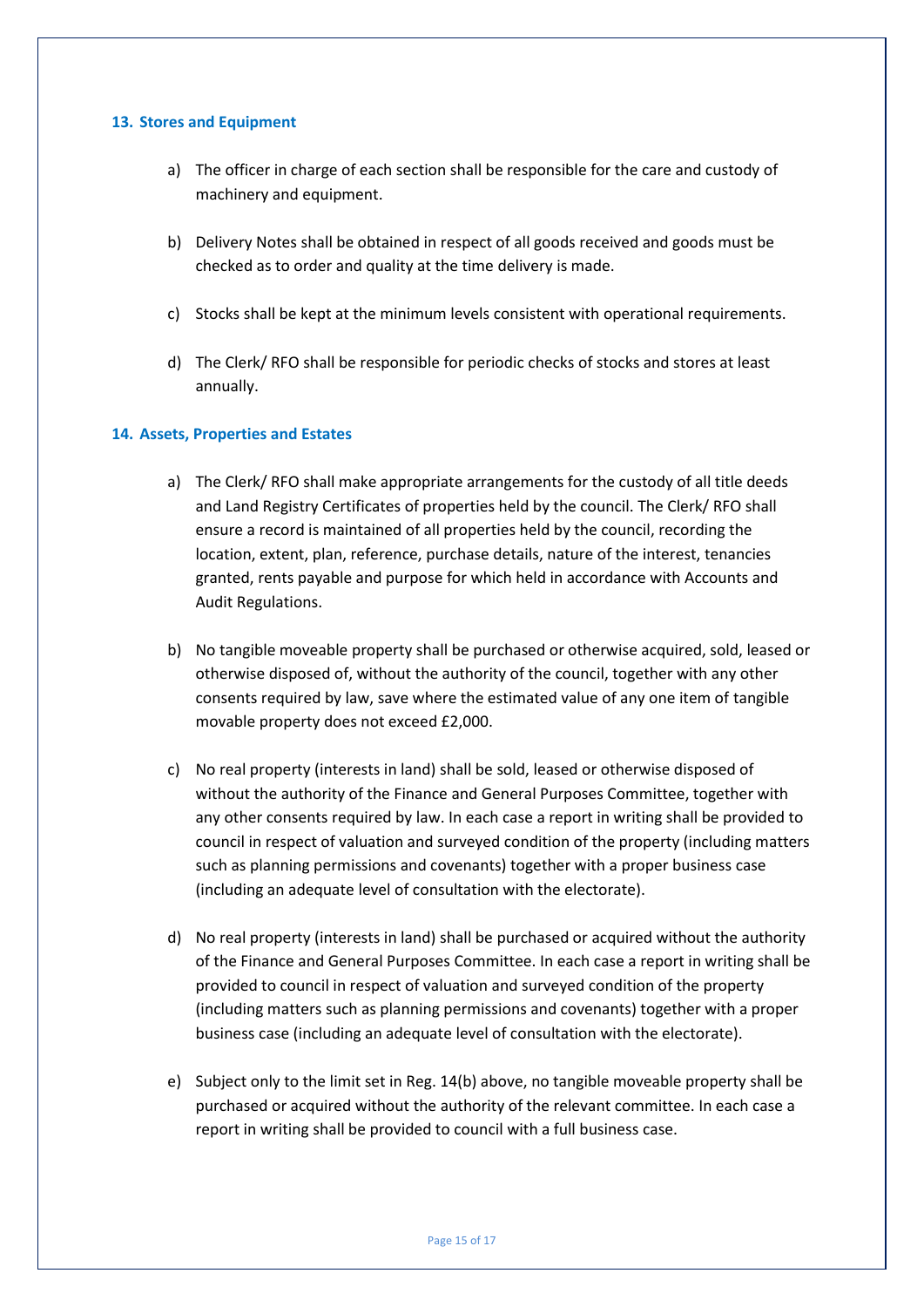f) The Clerk/ RFO shall ensure that an appropriate and accurate Register of Assets and Investments is kept up to date. The continued existence of tangible assets shown in the Register shall be verified at least annually, possibly in conjunction with a health and safety inspection of assets.

#### **15. Insurance**

- a) Following the annual risk assessment (see Financial Regulation 17), the Clerk/ RFO shall effect all insurances and negotiate all claims with the council's insurers.
- b) The Clerk/ RFO shall ensure all new risks, properties or vehicles which require to be insured and of any alterations affecting existing insurances are effected as soon as practicable.
- c) The Clerk/ RFO shall keep a record of all insurances effected by the council and the property and risks covered thereby and annually review it.
- d) The Clerk/ RFO shall be notified of any loss liability or damage or of any event likely to lead to a claim, and shall report these to council at the next available meeting.
- e) All appropriate members and employees of the council shall be included in a suitable form of security or fidelity guarantee insurance which shall cover the maximum risk exposure as determined by the council, or duly delegated committee.

#### **16. Charities**

a) Where the council is sole managing trustee of a charitable body the Clerk/ RFO shall ensure that separate accounts are kept of the funds held on charitable trusts and separate financial reports made in such form as shall be appropriate, in accordance with Charity Law and legislation, or as determined by the Charity Commission. The Clerk/ RFO shall arrange for any Audit or Independent Examination as may be required by Charity Law or any Governing Document.

#### **17. Risk Management**

- a) The council is responsible for putting in place arrangements for the management of risk. The Clerk/ RFO shall prepare, for approval by the council, risk management policy statements in respect of all activities of the council. Risk policy statements and consequential risk management arrangements shall be reviewed by the council at least annually.
- b) When considering any new activity, the Clerk/ RFO shall prepare a draft risk assessment including risk management proposals for consideration and adoption by the council.

#### **18. Suspension and Revision of Financial Regulations**